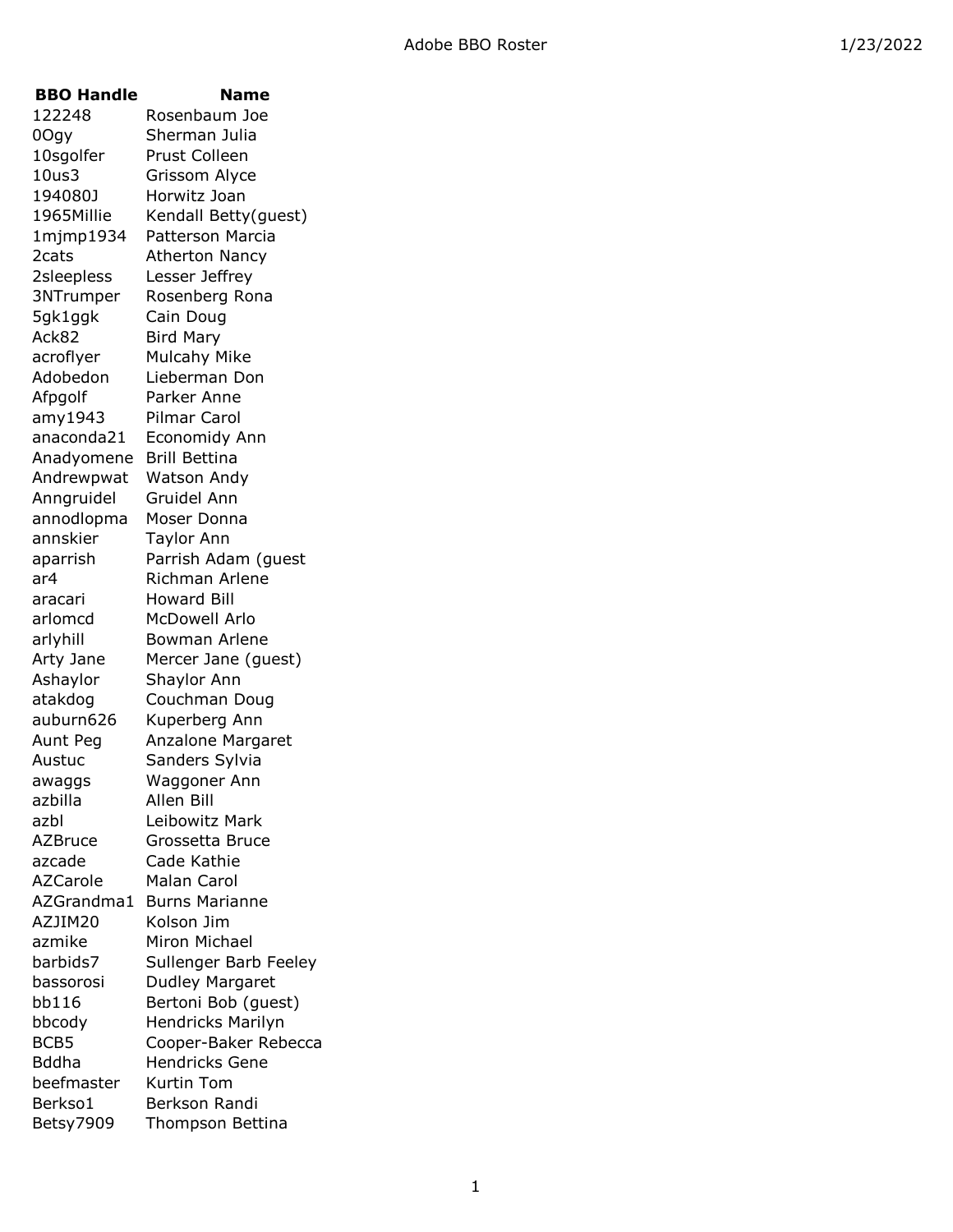| <b>BBO Handle</b> | Name                     |
|-------------------|--------------------------|
| Betty10S          | Coleman Betty            |
| BeulahAZ          | Walker Jodi              |
| Bhamo             | Goddard Rachel (guest)   |
| <b>Bill81143</b>  | Smith John               |
| <b>BillTod</b>    | Schelstrate Bill         |
| bjv22             | Vervenne Barbara         |
| blincolna         | Abrahams Barry           |
| <b>Blissak</b>    | <b>Bliss Ron</b>         |
| <b>Bln213</b>     | Nelson Barbara           |
| bman72            | Bowman David             |
| Bobklein24        | Kleinman Bob             |
| bonov0604         | Schmidt Barbara          |
| bridgebme         | Rafieyan Sharyn          |
| bthonn            | Thonn Bill (guest)       |
| BurtV             | <b>Voorhees Burton</b>   |
| <b>Butteminer</b> | Bowsher John             |
| <b>CARATLUVR</b>  | Noble Christie           |
| carlinaz          | <b>Travor Carl</b>       |
| cavuman           | <b>Holmes Terry</b>      |
| cayceblanc        | <b>Blanchard Cayce</b>   |
| cblesser          | Lesser David             |
| Charry369         | Parker Charles           |
| chixbid           | <b>Harpold Ginny</b>     |
| chrevers          | <b>Revers Cathy</b>      |
| cjanos23          | Czukor Janos             |
| Clairk            | Kretschmann Clair        |
| clbrown           | <b>Brown Lincoln</b>     |
| cls2011           | Shoemaker Cindy          |
| Comox41           | Christensen Delmor (gt)  |
| connie0841        | Connie Putz              |
| Connie0841        | <b>Putz Connie</b>       |
| corson1           | Francis Virginia (guest) |
| danbf             | Faulkner Dan             |
| dblesser1         | Lesser Charlotte         |
| dearbilly         | Miller Billy (guest)     |
| debinidaho        | Johnson Deb              |
| deeplayer         | <b>Sher Daverille</b>    |
| desert dee        | <b>McGinn Diana</b>      |
| DesertRS          | Ivin Ginny               |
| dev3256           | Delucia Dev              |
| dgaefke           | Gaefke Dave              |
| Dinnyd1           | Dinneman Judith (guest)  |
| djaeiou           | Vowles Jim               |
| Djfrankel         | Frankel Dori             |
| <b>DJHamm</b>     | Hammerschmidt DJ         |
| dmac5             | Nelson Debe (guest)      |
| dmendelow         | <b>Mendelow Deanna</b>   |
| dobet13           | Meyer Betty              |
| Dobrohank         | Phibbs Hank              |
| Dogmama1          | Barkman Kim              |
| dogwoodinb        | Tomkins Karen (guest)    |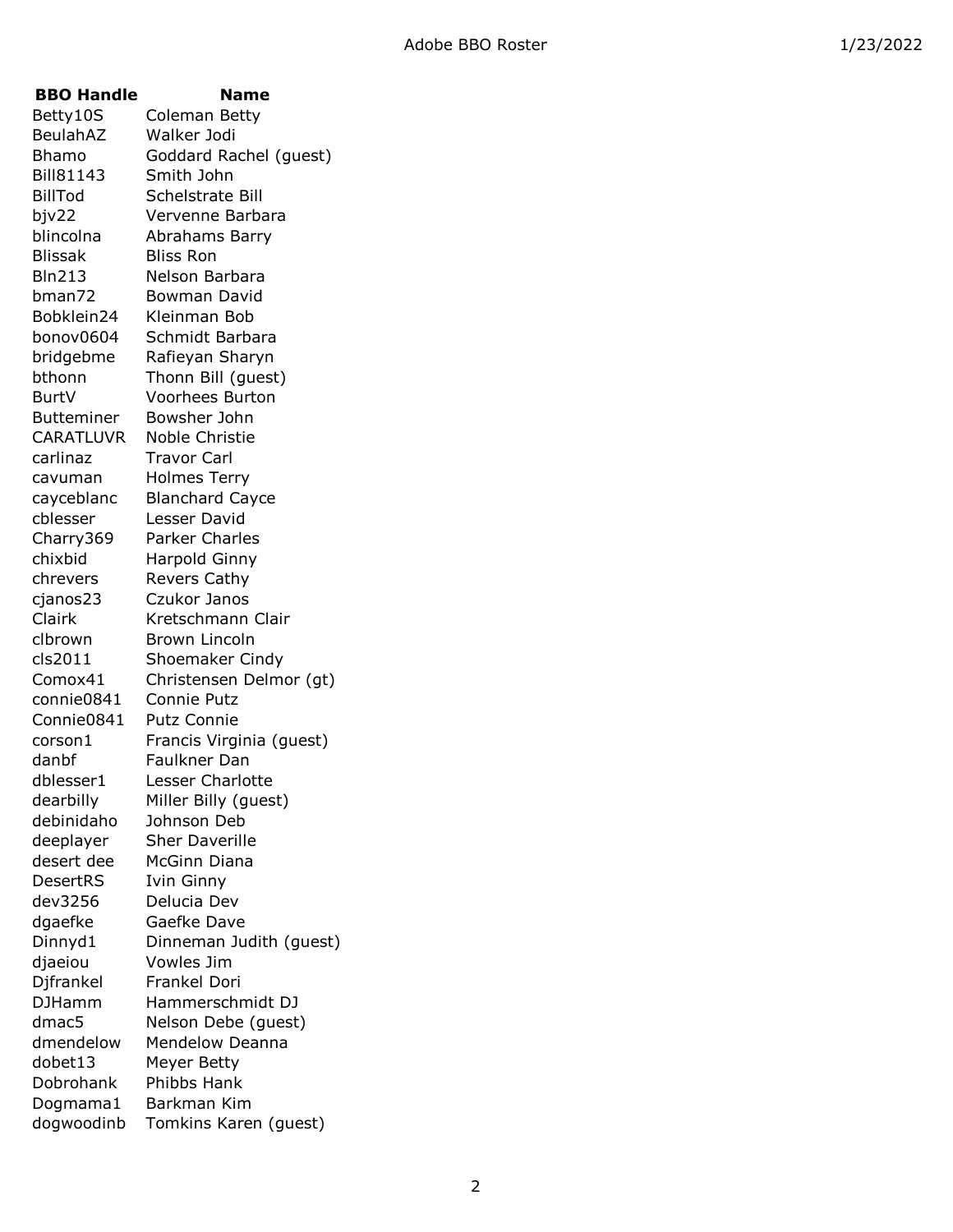**BBO Handle Name** donbieberman Bieberman Don (guest) donnaleahd Drumheller Donna doobee456 Karlin Adair doryjoeaz Martin Dory dotcalm Koenig Margaret Dovemtn Gallis Diana dracheeins Rinehart David DrBridge47 Koss Paul duncanp193 MacDonnell Duncan durangokh Pettinato Pauline Ecpat Patterson Elena eddieh Helpert Ed edetloff Detloff Liz efurtak Furtak Eleanor Elegant La Corbett Barbie elinorhorn Horner Elinor ElleElleH Hanson Linda ellieeigen Eigen Ellie Elsinory O'Connell Cindy(guest) erg514 Goldberg, Elsa etodell O'Dell Betsy euler1 Johansen Marlys faile04 Boulds Jared farmboyx Warrick Art (guest) FGiuffreda Giuffreda Frank flatironov Clelland Debbie fluterist Diaz Judy (quest) foggybottm Buch Henry footrhythm O'Neill Julie Fred1223 Lindgren Bill Freedly Betstadt Karen fstewart3 Stewart Florence(gst) GDAnz Anzalone George gekramer Kramer George Geojk Kersels George GEOWEL Welsh George (guest) Gigivan Munro Karen (guest) gosank GowriSankaran Kohur Gpopmdb Botwin Michael Grampabob Lightburn Bob grow316 Grow Judy gstens Stenstrom Gayle HappyRon Olivares Ron HaveFun888 Perier Claudette Hawaii41 Turner Kay heartsace O'Connor Sharon Helene1930 Miron Helene Helenes11 Klein Pat heykron Kronman Harriet Hotty999 Lattavo Judy Howjan Richard Howard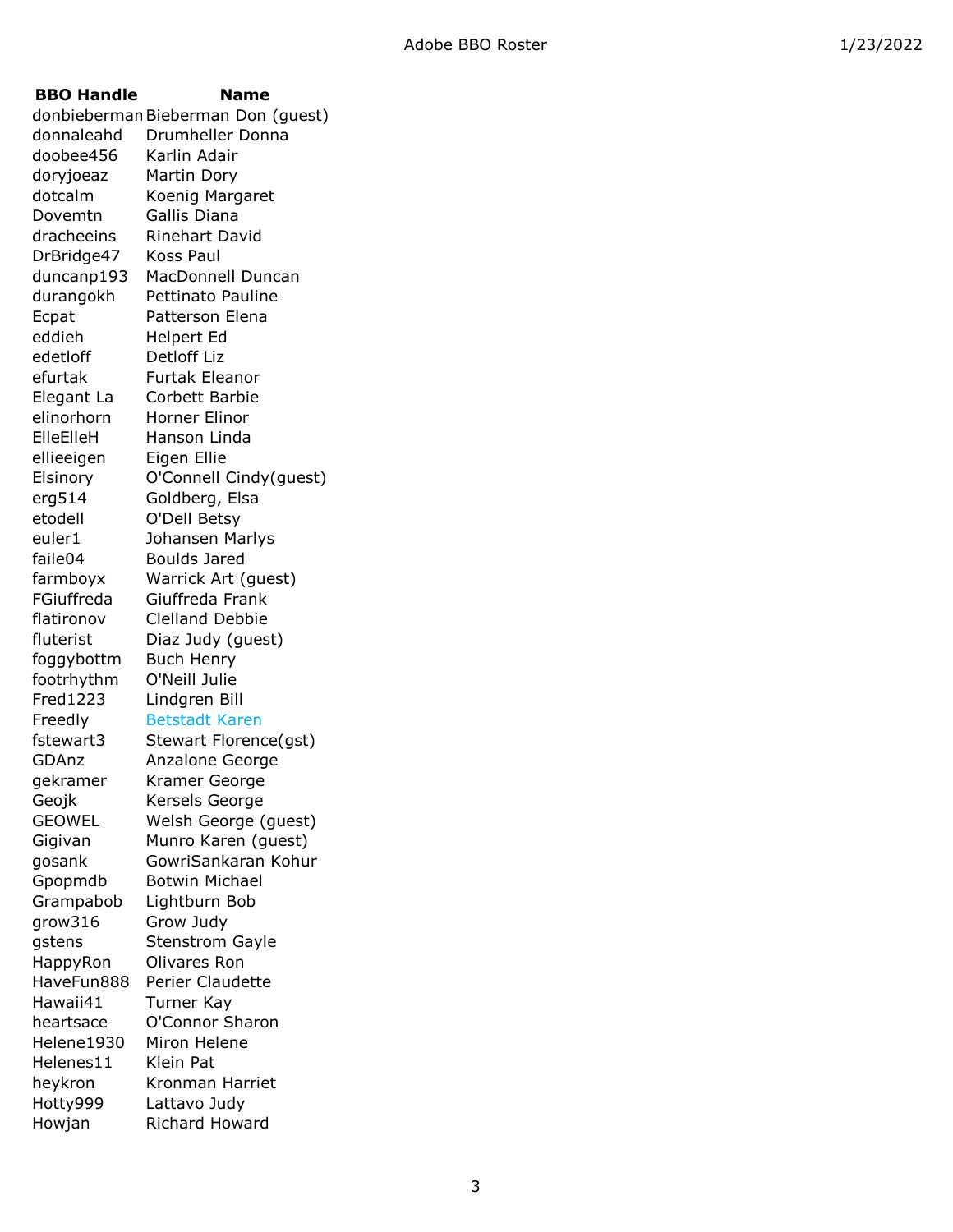| <b>BBO Handle</b> | <b>Name</b>           |
|-------------------|-----------------------|
| hvedrk            | Bush Harvey           |
| iag2608           | Gilhooley Ian (guest) |
| Ianach            | Chow Lana (guest)     |
| ImsinD            | Hinge Ann             |
| Indianclub        | <b>Bal Sunand</b>     |
| Indy Ali          | Johnstone Susan       |
| <b>Irish Fox</b>  | McBride Kathleen      |
| IrishRay          | Grady Raymond         |
| Jadedeye          | Vanatta Jerilyn       |
| jaffreyzeb        | <b>Stratton Chris</b> |
| janey 1939        | Smith Jane            |
| jcmtaz            | Cassetta Julie        |
| <b>JDHBBO</b>     | Heyl John             |
| <b>JDSCH</b>      | Schneider Jon         |
| je4lb             | Ernest, Jenny (guest) |
| JeanAustin        | Austin Jean           |
| jerewebb47        | Webb Jere             |
| jettajude         | McDonald Judy         |
| jhawkrich         | Bryan Rich            |
| jillpotter        | Hurwitz Jill          |
| jimwe             | Weiss Jim             |
| jjgolfer44        | Jones Jud             |
| <b>JJPBurns</b>   | Burns John            |
| jlcrittend        | Crittenden John       |
| Jlp52             | Barnett Judy          |
| jneuman1          | Neuman Jerry          |
| jo315             | Groome Joanne         |
| joanie777         | Merrill Joan          |
| JohnHeieck        | Heieck John           |
| JoyAndrea         | Hagin Joyce           |
| justsayov         | Leach Brad            |
| K Loeb            | Loeb Karen            |
| KarolKx2          | <b>Snead Caroline</b> |
| kazeusagi         | Minenko Nic           |
| Kbazcactus        | Ball Kathy            |
| Kenoarlene        | Loca Arlene           |
| Kers              | Van Kersen Ina        |
| Kimmel            | Jones Kimmel          |
| KingaV            | Voorhees Kinga        |
| kmca52            | Mcandrews Kathy       |
| kmk1028           | Klammer Kathy         |
| kthrosie          | Heineman Kathryn      |
| LaAmiga           | West Janet            |
| Laniecon          | Constable Lanie       |
| larryb58          | McNabb Larry          |
| LarryBaum         | Baum Larry            |
| Laurelfd          | Dambrosio Laurel      |
| Ibech             | Bechky Linda          |
| <b>LBHWGRAM</b>   | Vita Kathy (guest)    |
| leeerdman1        | Erdman Lee            |
| Lelawrie          | Lawrie Linda          |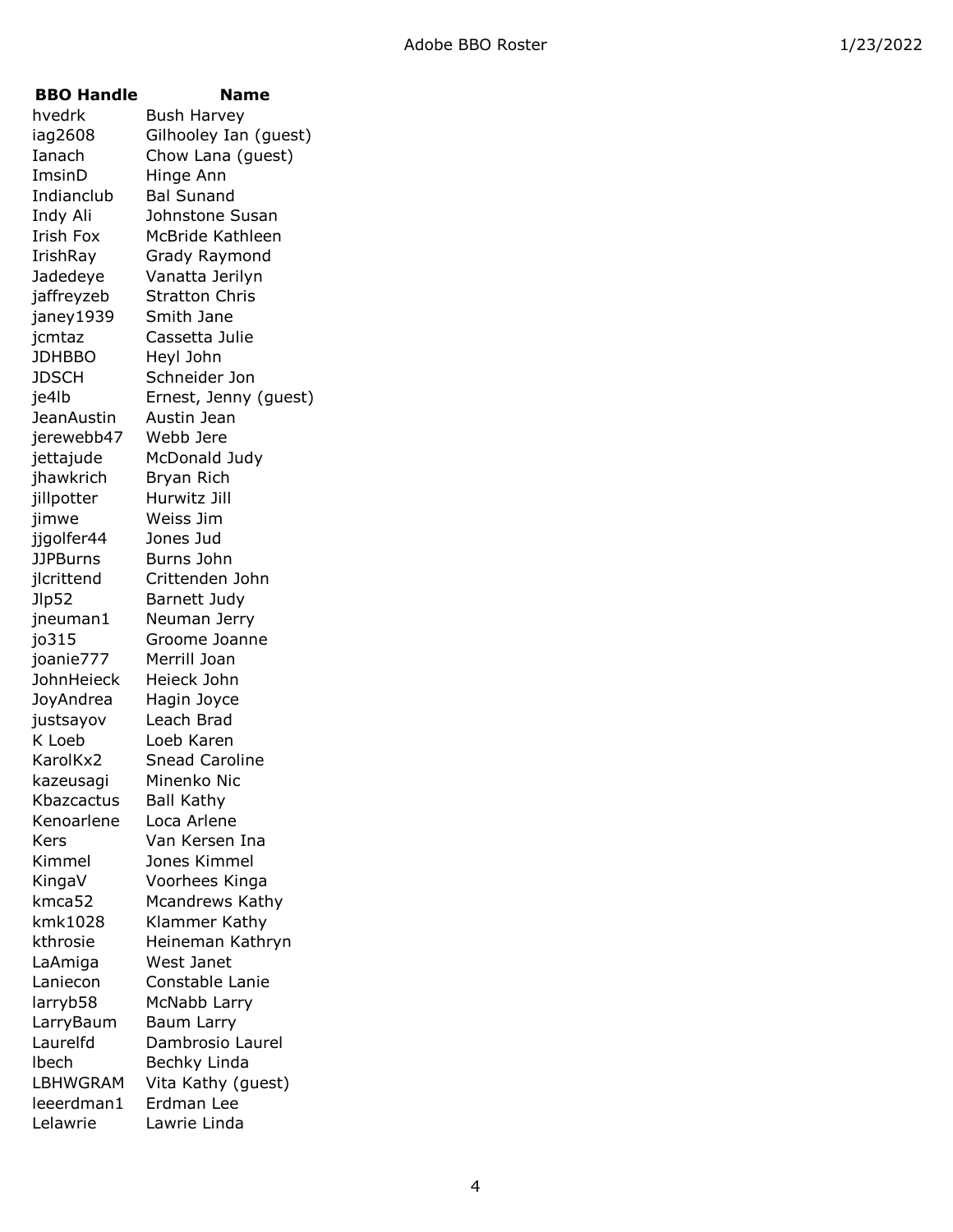| <b>BBO Handle</b>   | Name                      |
|---------------------|---------------------------|
| LH2650              | Hall Leonard              |
| Linda Gr            | Grissom Linda             |
| Little Ox           | Teik-Schadow Patti        |
| Littlecd            | Doffing Claudia           |
| lizmeister          | Kincannon Elizabeth       |
| LL4cards            | Franklin Laura            |
| Lois S              | Sheering Lois             |
| Loiso               | <b>Odenweller Lois</b>    |
| lolaB48             | <b>Brokaw Laraine</b>     |
| loriward            | Ward Lori                 |
| LRABIDEAU           | Rabideau Larry            |
| Luna1023            | Sergi Debbie              |
| macksell            | Limbocker Max             |
| Maddy K             | Kleinman Maddy            |
| malka426            | Kuh Sallie                |
| marchay             | Hay Marc                  |
| margaretsv          | Glenn Margaret (guest)    |
| marian1340          | Rogge Marian              |
| marjj               | Jones Marjorie            |
| martysyner          | <b>Syner Marty</b>        |
| maryehud            | Hudson Mary (Guest)       |
| maryjean23          | Lunne Mary Jean           |
| maxfishmax          | Johnson Linda S           |
| <b>MBSez</b>        | Bergen Marty              |
| <b>MDLEVY</b>       | Levy Mike                 |
| mel3dmd             | Frankel Mel               |
| mfrel               | Frelick Marion (guest)    |
| <b>Mike2802</b>     | Cuno Michael              |
| mike5821            | Pickering Mike            |
| mike5821            | Pickering Mike            |
| mikebarry           | <b>Barry Mike</b>         |
| mitchcoco           | <b>Stansbury Michelle</b> |
| MJ Sayler           | Sayler Mary               |
| Mjhi                | Scholl Jeanne             |
| <b>MMTUCSON</b>     | Hovell Meg                |
| <b>MMxxxx</b>       | Mackey Maureen            |
| moon1010            | Green Marilyn (guest)     |
| moriedad            | Thompson Mary K           |
| mpeachin            | Peachin Mary              |
| mprimeau            | Primeau Mary              |
| mrsbuzzard          | <b>Birkett Jan</b>        |
| mschiffjr3          | <b>Schiff Martin</b>      |
| mucma               | Mucklo Mary Jane          |
| musial77            | Good George               |
| MusicManda          | Neher Milt                |
| Nannie <sub>2</sub> | Tellez-Meijer Terry       |
| Ncd3                | Dale Nona                 |
| Neday               | Porter Jean               |
| neverdo             | Jameson Lois              |
| nipsach 10          | Sachrison Donna           |
| nosnaws             | Swanson Eric              |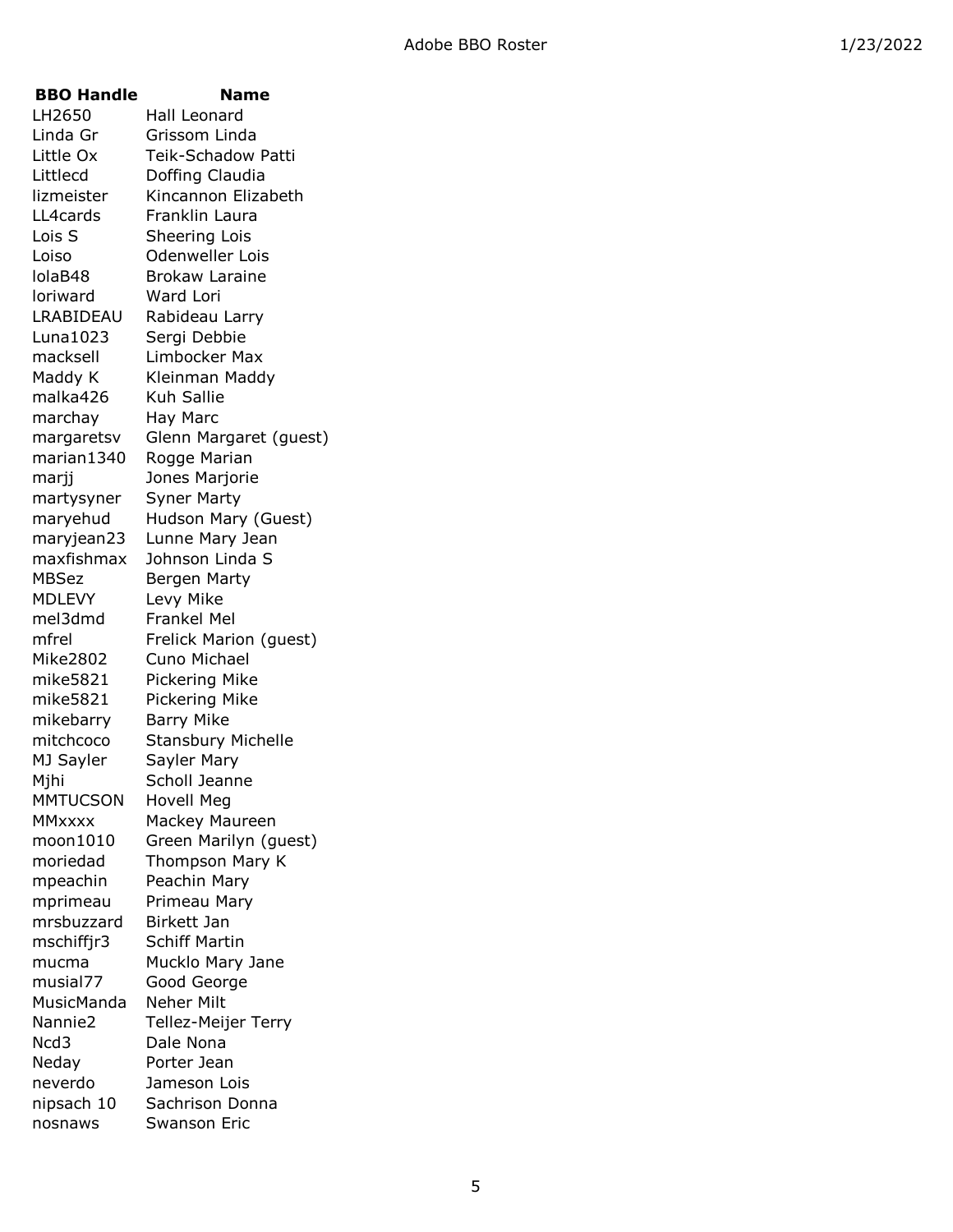| <b>BBO Handle</b> | Name                     |
|-------------------|--------------------------|
| oledaj            | Lesser Sheila            |
| oonwayvos         | McKethen John            |
| ovbabe            | Ansell Barbara           |
| Overbid42         | Bowsher Randal (guest)   |
| patt44            | Malvern Patricia (gst)   |
| pattucson         | Doerr Patty              |
| pbf001            | Freiberg Paul (guest)    |
| peak pair         | Langar Linda             |
| Pearlpet          | Petersen Leslie          |
| <b>PELB</b>       | <b>Brudos Phyllis</b>    |
| peoplesken        | Peoples Ken              |
| Perrier           | Seltzer Janet (guest)    |
| pez61             | Degeorges Leslie (guest) |
| <b>PFH1508</b>    | Hamner Paige             |
| picorillo7        | D'Arrigo Andy            |
| pkrisak           | Krisak Pam               |
| <b>PlainJaneP</b> | Perry Jane               |
| ponydriver        | <b>Atwill Helen</b>      |
| Pydeegirl         | Marsden Stephanie        |
| qqqqfamily        | Quinlan Monica           |
| ramsun            | Ram Sundaresan           |
| randy9999         | <b>Wentross Randy</b>    |
| raqballjon        | Thompson John G          |
| rhouston          | Houston Richard (guest)  |
| richmonroe        | Monroe Rich              |
| rickybehr         | Dunie Rick               |
| RileyA            | Aiken JoAnn              |
| rongagne          | Gagne Ron                |
| Roni49            | Ray Roni                 |
| rosaritosh        | <b>Edson Shelley</b>     |
| Roserbud          | Mccallister Pat (guest)  |
| rubysenn          | Sennheim Carolyn         |
| ruthelayne        | Zales Ruth               |
| rvickery          | Vickery Ron              |
| ryanal            | Yanai Robert             |
| sandyliz          | Millar, Sandra           |
| Savanaman         | Lattavo Phil             |
| sbplays20         | Bacon Sharon             |
| SCSPlayer         | <b>Bryant Dick</b>       |
| SCSPlayer2        | Feeney Kathy             |
| SevenCat7         | Lesefko Vandy (Guest     |
| Sgreenwell        | Greenwell Susan (guest)  |
| shefferly         | <b>Adams Carolyn Sue</b> |
| shelldgo          | <b>Harlow Michelle</b>   |
| shoejack          | Shoemaker Jack           |
| side track        | Gaskill Sandra           |
| skater33          | Jacobs Kathleen          |
| Slomovas          | Slomiany Vicky (guest)   |
| Smiley88          | Rosenthal Barbara        |
| spa1lady          | Schoenbrod Paula         |
| spretti           | Pretti Sharon            |
|                   |                          |